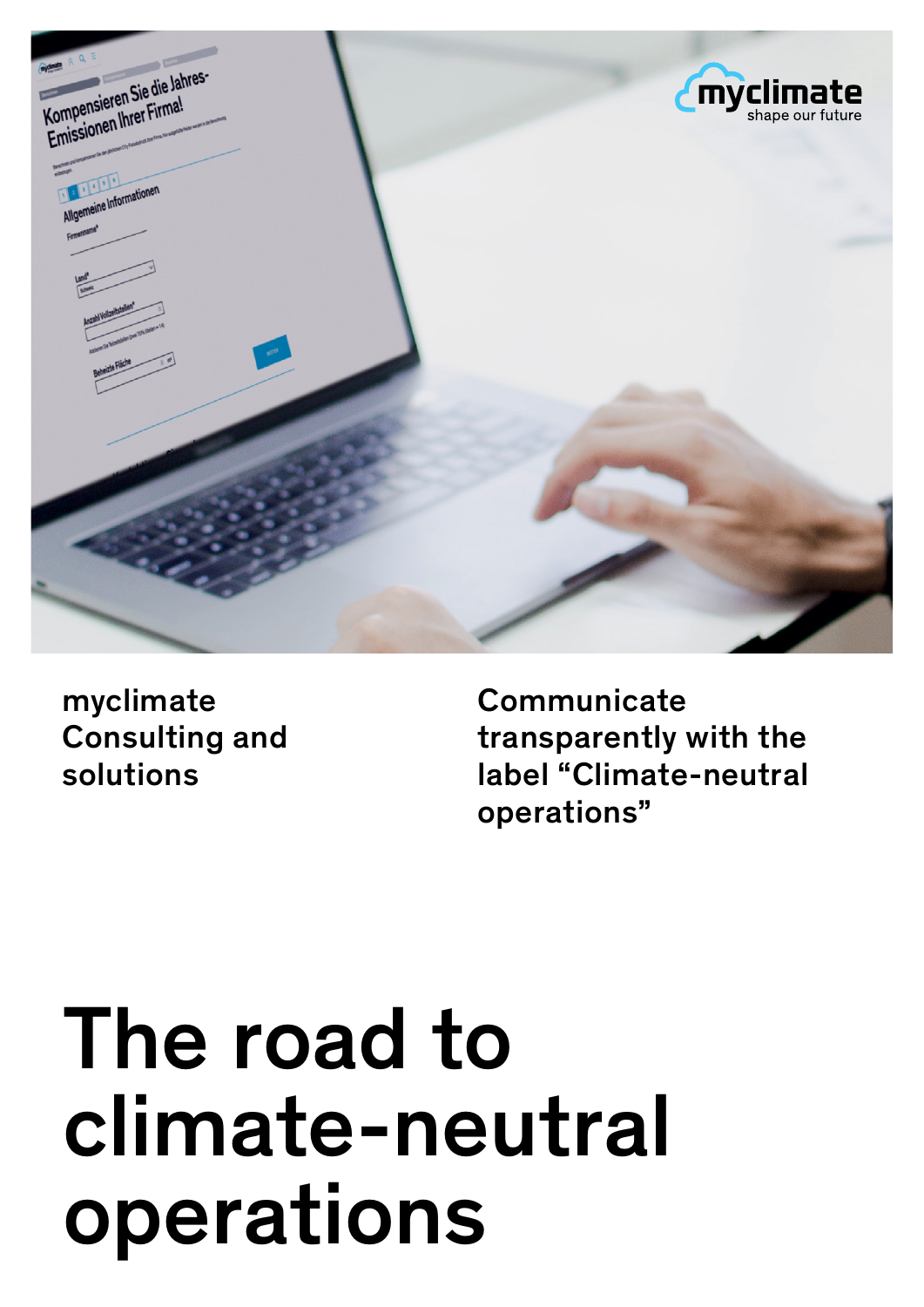myclimate Consulting and solutions

Do you know the volume of greenhouse gas emissions that your company causes? Where are there unavoidable greenhouse gas emissions? And where is there potential for reductions? myclimate offers you two ways to measure, assess and reduce your emissions.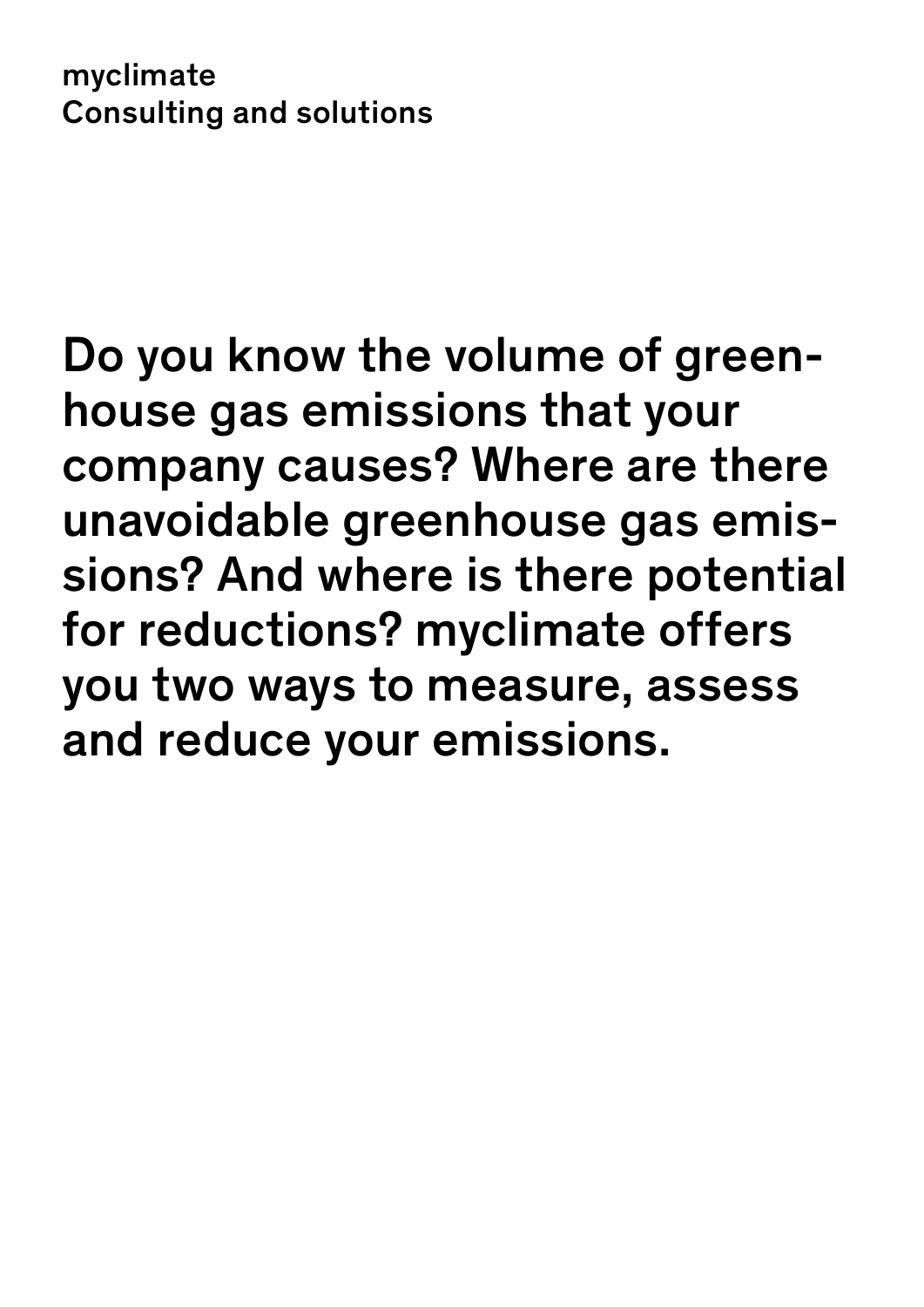### Offsetting with a Climate-neutral label

Just a few clicks to climate-neutral operations: With our innovative web solution, you can calculate the annual carbon footprint of your business in an instant. By offsetting your emissions, you can acquire the "climate-neutral operations" label.

#### Your benefits

- Simple: You can calculate your carbon footprint quickly and easily by means of independent data recording and automated label creation.
- Efficient: Fast set-up, and easy handling and processing.
- Automated: A plausibility check is completed automatically by comparing your data with reference companies. Your information is also reviewed for completeness and accuracy.
- Confirmed: The "climate-neutral operations" label and the offsetting confirmation provide evidence that all  $CO<sub>2</sub>$  emissions of your business have been calculated for the financial year in question and offset through recognised carbon offset projects.

#### Package price: CHF 500

(plus VAT and offset payment)

We will be happy to provide our existing customers with the comparison data from the previous year as an Excel file in the event of a switch to the online solution.

## CO2 Management with a Climate-Neutral Label

With the smart 3 software solution from myclimate, you get the best advice and the specialist support that you need in your progress towards climate-neutral operations.

#### Your benefits

- Personal: Personal contact, support with the modelling of missing values. advice on measures for reduction and success monitoring, recommendations for action.
- Individual: Configurable system that can be adapted to new requirements, such as countries, locations or analysis levels, etc. at any time.
- Validated: We carry out a plausibility check on your carbon footprint.
- Flexible: Existing prior-year datasets from our existing customers and the account are backed up. This means that it is possible to easily switch from smart 3 Basic to Advanced at any time.
- Confirmed: The "climate-neutral operations" label and the offsetting certificate from myclimate confirm that all your company's  $CO<sub>2</sub>$  emissions have been calculated for the relevant financial year and offset through recognised carbon offset projects.

We would be happy to provide you with personal advice.